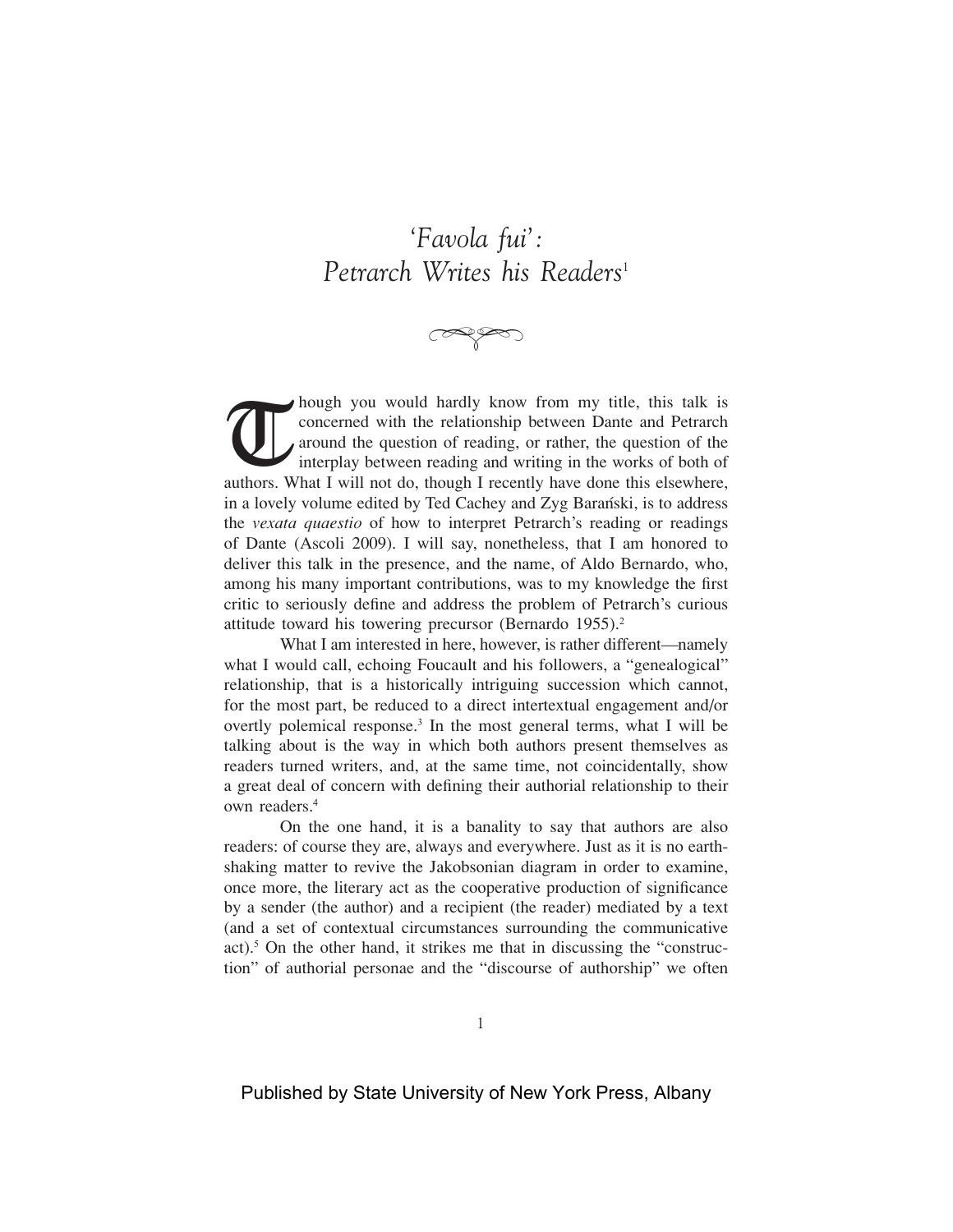bracket consideration of readership (how often do writings about these questions simply posit "the reader" in general, without specifying, for example, whether we are talking about the original readers of the text or ourselves, whether we are referring to men or to women, whether we are talking about a mass audience, or a coterie, or perhaps even a sole addressee, or whether the author—as in some sense is always the case—is just talking to himself).

Much more specifically, we often talk about the emergence of a "modern" author—who has not infrequently been identified with Petrarch<sup>6</sup>—without a correlative discussion of what kind of changes in the nature of reading might have contributed to the redefinition of the "author function" and, conversely, what consequences a dramatic change in the typical mode of authorial subjectivity might have for who that author's readers might be and how they go about interacting with "his" texts.<sup>7</sup>

In my recent book on Dante and modern authorship (Ascoli 2008), I set out to historicize the issue of Dante's relationship to medieval ideas of authorship, which, it seemed to me, has generally been treated in relatively ahistorical fashion, assuming an effort on the Florentine poet's part to appropriate to himself, *tale quale*, an impersonal authority equivalent to that accorded a classical *auctor*, like Virgil, or even, in some accounts, to that of the human authors of the Bible.<sup>8</sup> My point, instead, was that Dante was keenly aware of his "modernity"—not "modernity" in the epochal sense we usually bandy the term about—but rather, simply, the fact that he was a living author while the great *auctores*, Christian or classical, poets or philosophers, as might be, were all long-dead. That "modernity," I argue, placed Dante constitutively in the position of a "lector" or "commentator" on the writing of others. And it was in the attempt to negotiate the temporal and/or ontological abyss between readership and authorship, that Dante, in the end, at once appropriated authority, and turned it into something different than it had been: different in the sense that it became possible to conceive of authors as readers and vice-versa; different in the sense that a living writer, fallible in his moral and epistemological being, caught up in the movement of historical and psychological time, is necessarily quite a different creature from what the Middle Ages called an "auctor."

This negotiation takes a variety of forms. Perhaps most obviously, it can be seen in Dante's recurrent assumption of the dual roles of *lector* and *auctor* in what became for him the signature mode of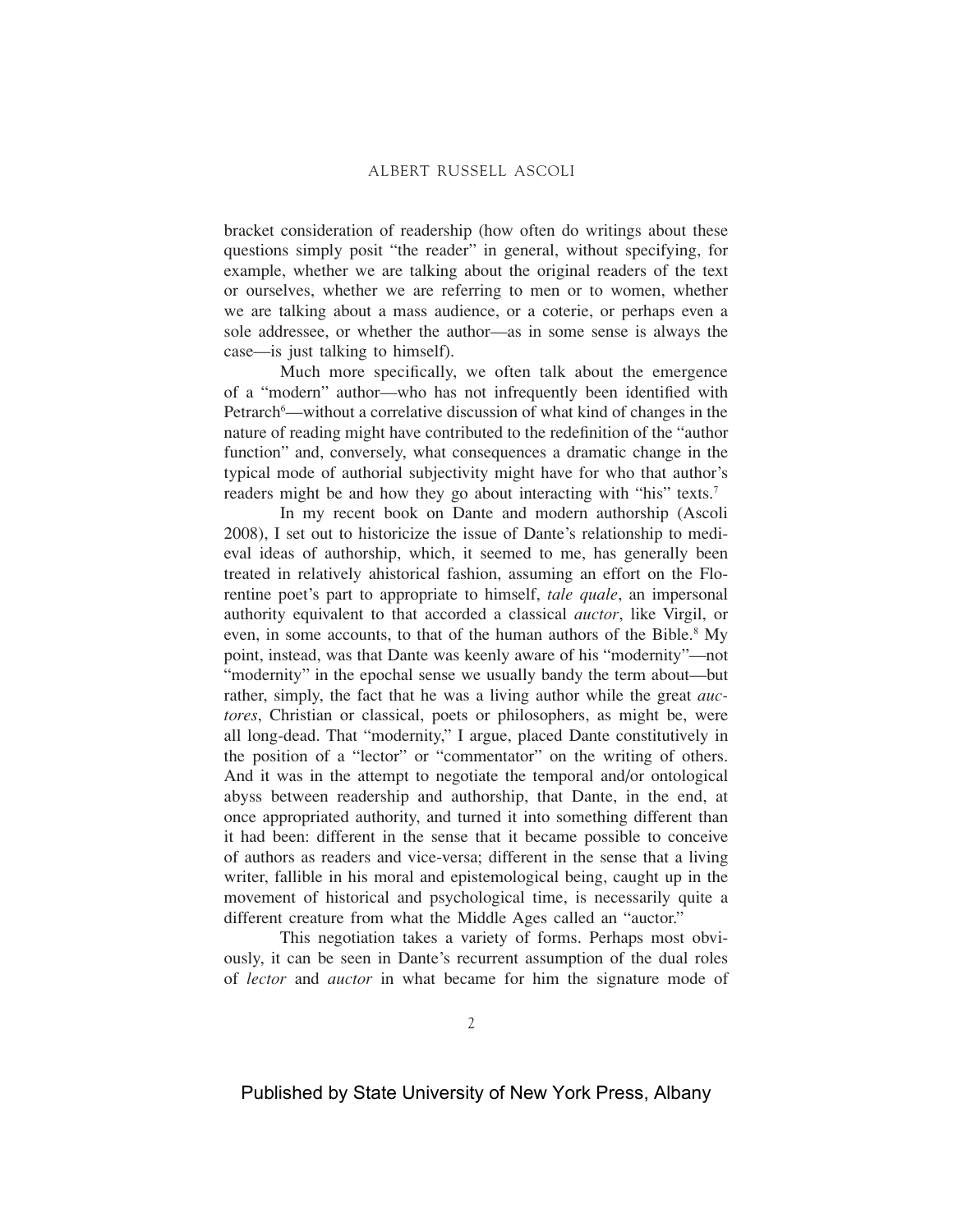"self-commentary"<sup>9</sup> (in *Vita Nuova*, in *Convivio*, and in the *Epistle to Cangrande* [which is most likely by Dante but, if not, is imitating his virtually unique adoption of this structure] $10$ . We can also see it, however, in the extraordinary device of having the greatest of the classical Latin *auctores* serve as his guide through three-fifths of the *Commedia*; the personal encounter between *auctor* and *lector* bridges the temporal abyss between them, and from the beginning we are told that Dante's readings of Virgil—"maestro e autore"—are what have made him into the honored writer in a "bello stilo."<sup>11</sup>

In short order we will come to some other ways in which Dante foregrounds this double identity, which also entails a particular attention to his relationship, as author, with future readers. Now, however, I would like to turn our attention to a writer whose style has often seemed to be precisely antithetical to Dante's, $12$  and to bear a far closer relationship to the figure of the "modern author" in the larger sense, than his generational precursor, and fellow Florentine exile. A writer, it would seem, who felt no special need to justify his identity *qua* author,<sup>13</sup> but whose relationship to reading as an activity and to his own readers in particular is at once crucial and complex. And I would like to begin, as it were, at the beginning, with the first quatrain of the first poem of the *Canzoniere* (with the hope that it will eventually become clear what all this has to do with the preamble I have just delivered):

> Voi ch'ascoltate in rime sparse il suono di quei sospiri ond'io nudriva 'l core in sul mio primo giovenile errore quand'era in parte altr'uom da quel ch'i'sono:14  $(1.1-4)$

(You who hear in scattered rhymes the sound of those sighs with which I nourished my heart during my first youthful error, when I was in part another man from what I am now . . .)

Glosses of these lines, understandably, concentrate on its presentation of the lyric "io," the poet-lover whose youthful sighs became verses, and whose psychic and/or literary errancy has now, perhaps, in part, undergone correction.<sup>15</sup> In relation to this unstable self whose vicissitudes will subsequently be rehearsed over the course of 365 poems, the "Voi ch'ascoltate," those who listen, or read, seem fixed, unproblematic.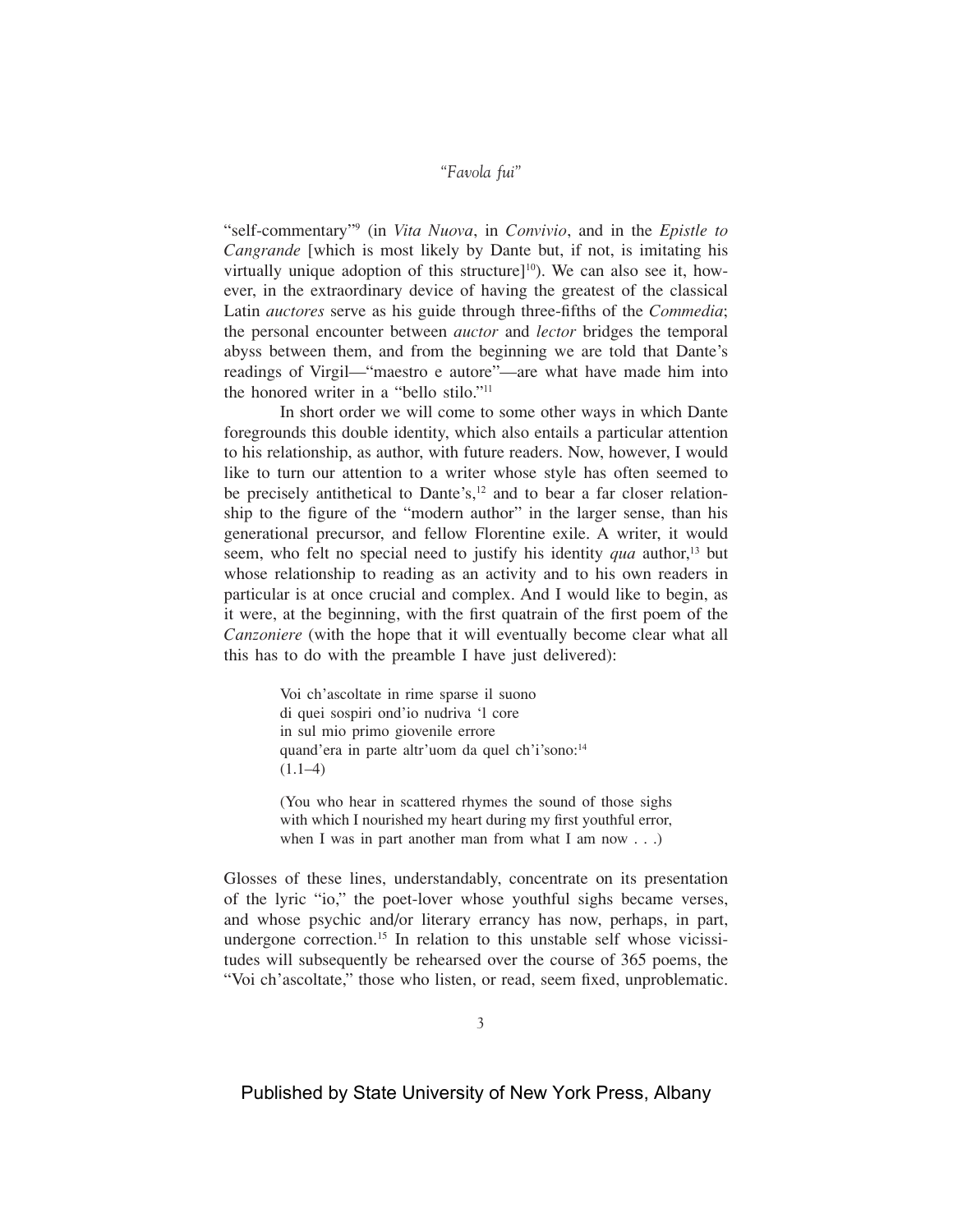Yet there *is* a big problem here, though one which Contini in his classic edition of the poem leaves not only unanalyzed but entirely unremarked. Santagata, in his extraordinarily detailed edition and commentary, developed out of Contini's, does indicate it, though laconically, and without special explanation. After noting that "l'apostrofe ai lettori, con l'invito a leggere o ad ascoltare, è topica, sia in ambito lirico, sia in ambito narrativo" (the apostrophe to the readers is commonplace, both in lyric poetry and in narrative; Santagata 2004: 6), and giving numerous parallel examples from Dante and other Due-Trecento writers, then observes—quoting Noferi—who follows the sixteenth century critic Ludovico Castelvetro—that Petrarca, "si discosta dai precedenti facendo del 'voi' un 'vocativo assoluto che simula una costruzione nominale'" (departs from his precedents, making of the 'voi' an 'absolute vocative that imitates a noun phrase').<sup>16</sup> What Noferi means by this last is that, as a careful review of the poem's syntax confirms, the first quatrain of the poem is an incomplete grammatical construction, one which apparently establishes a subject, "voi," qualifies it virtually out of existence with the subordinate clause that introduces the lyric "I," and then clamorously fails to provide a verb and an object to go with the original subject. The quatrain, as either Strunk or White (1959) would cheerfully have noted, is a sentence fragment, and the expedient explanation that it is really a 'vocative' hardly consoles a reader who has wandered around for four lines only to find that he has been hailed and then left hanging.

What to make of this? We could, sticking to the quatrain itself, borrow an aging yet still useful term from Stanley Fish, and assume that this construction is a "self-consuming artifact" (Fish 1972), that the evocation and then the disappearance of the reader stages precisely the famous Petrarchan solipsism and/or narcissism, and thus that the "voi" are nothing more than the passive pretext for the "first modern author" to deploy what Giuseppe Mazzotta has called "the language of the self" (1978).17 An extreme version of this interpretation might attempt to reinterpret the word "v-o-i" as an elided form of "voglio" (I want); a syneresis attested frequently in the poetry of the *Vita Nuova*, for example).<sup>18</sup> In which case, we recover syntactical wholeness, and give Petrarch's infamous will absolute dominance over the hapless collectivity of readers.<sup>19</sup>

This will probably not do, however; most notably because the balance of the poem returns obsessively to the question of readership,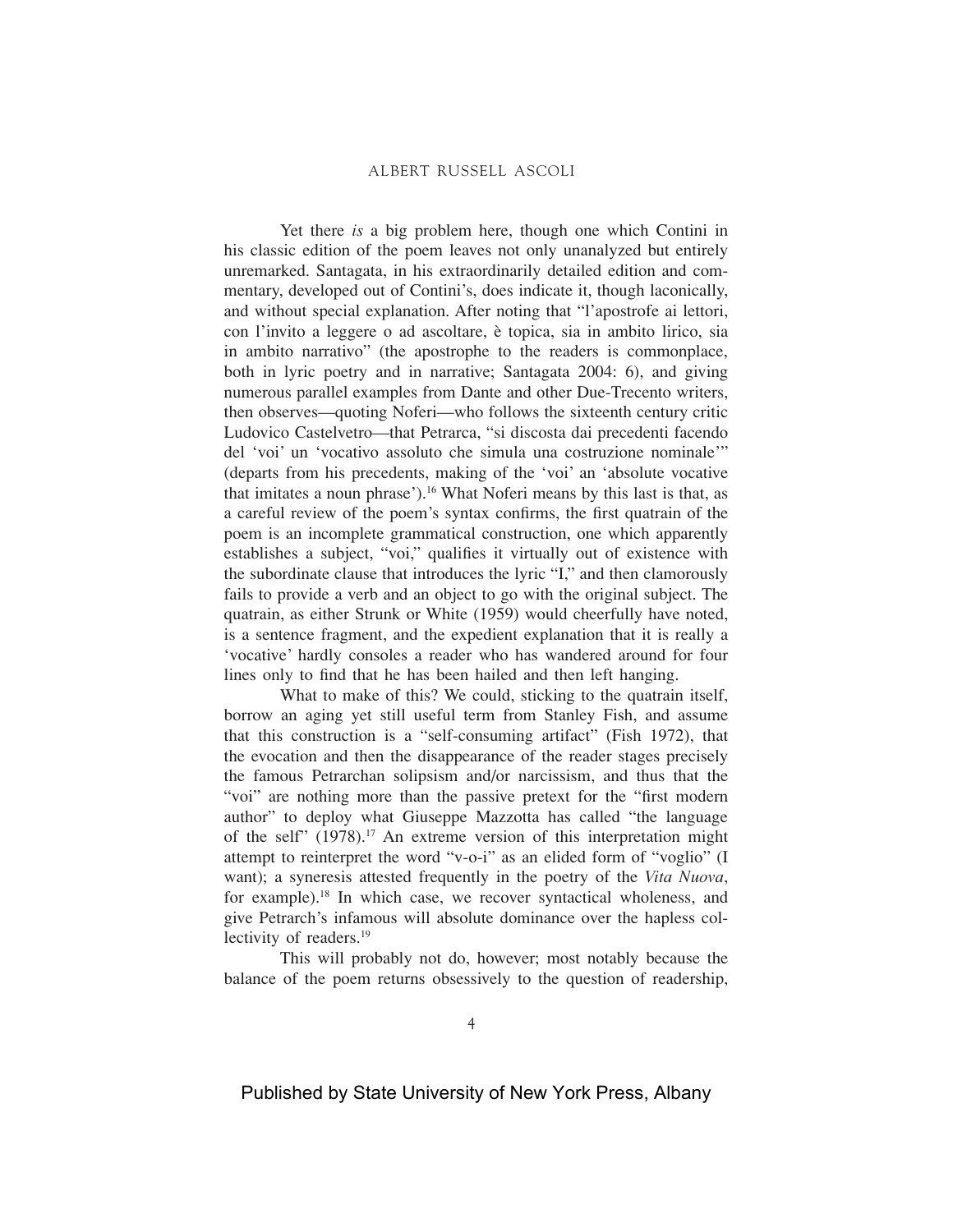imagined in a variety of forms.<sup>20</sup> In the second quatrain, the "I," following a typical *stil nuovo* motif, an ungendered variant of Dante's "donne che avete intelletto d'amore" (ladies who have knowledge of love) imagines "chi per prova intenda amore" (whoever understand love through experience), $^{21}$  not only as the adequate interpreter of his verses, but, indeed, as capable of offering "pietà, nonché perdono" (pity, not to mention pardon) to the errant self. The first tercet, however, offers the image of a larger, even more activist, readership, one far less sympathetic to the poet-lover's plight:

> Ma ben veggio or sì come al popol tutto favola fui gran tempo, onde sovente, di me medesmo meco mi vergogno (1.9–11)

(But now I see well how for a long time I was the talk of the crowd, for which often I am ashamed of myself within [myself])

From an elite cadre of "fedeli d'amore" (again to use Dante's term [*Vita Nuova*, ch. 3]), Petrarch finds himself in the ears, and then in the mouths, of an undifferentiated mass of listeners/readers—potentially even more vast than the traditional "vulgar herd" of the unlettered, now offering not comforting "pietà" but shaming scorn—that sends the poet into what is surely the most concentrated self-referential frenzy in Western literature ("di me medesmo meco mi vergogno").

Far from a passive readership attending meekly to the poet's stray words or the friendly doubles ("amicus alter idem" [a friend is another self]; Cicero, *De Amicitia*, 21:80 [Cicero 1923])<sup>22</sup> who merely mirror themselves in his verse, these readers are capable of ridicule, indeed, they offer an activist re-writing of the writer par excellence: they collectively appropriate the role of author and re-present Petrarch to the world, and to himself, turned reader, as a risible "favola." The power of this latter word lies first in its function of collapsing the distinction between the writing "io" and a possible reading "voi" (now alienated into a third–person collectivity), but also in the ambivalence it expresses about the situation in which the "io" finds himself. "Favola" as one of the lower forms of "fictio,"<sup>23</sup> implies precisely *fama* in its most negative and distorting sense, the one that, for example, Petrarch himself uses in *Familiares* 21.15 (esp. par. 1, 3, 5, 6, 19, 24) when he disdainfully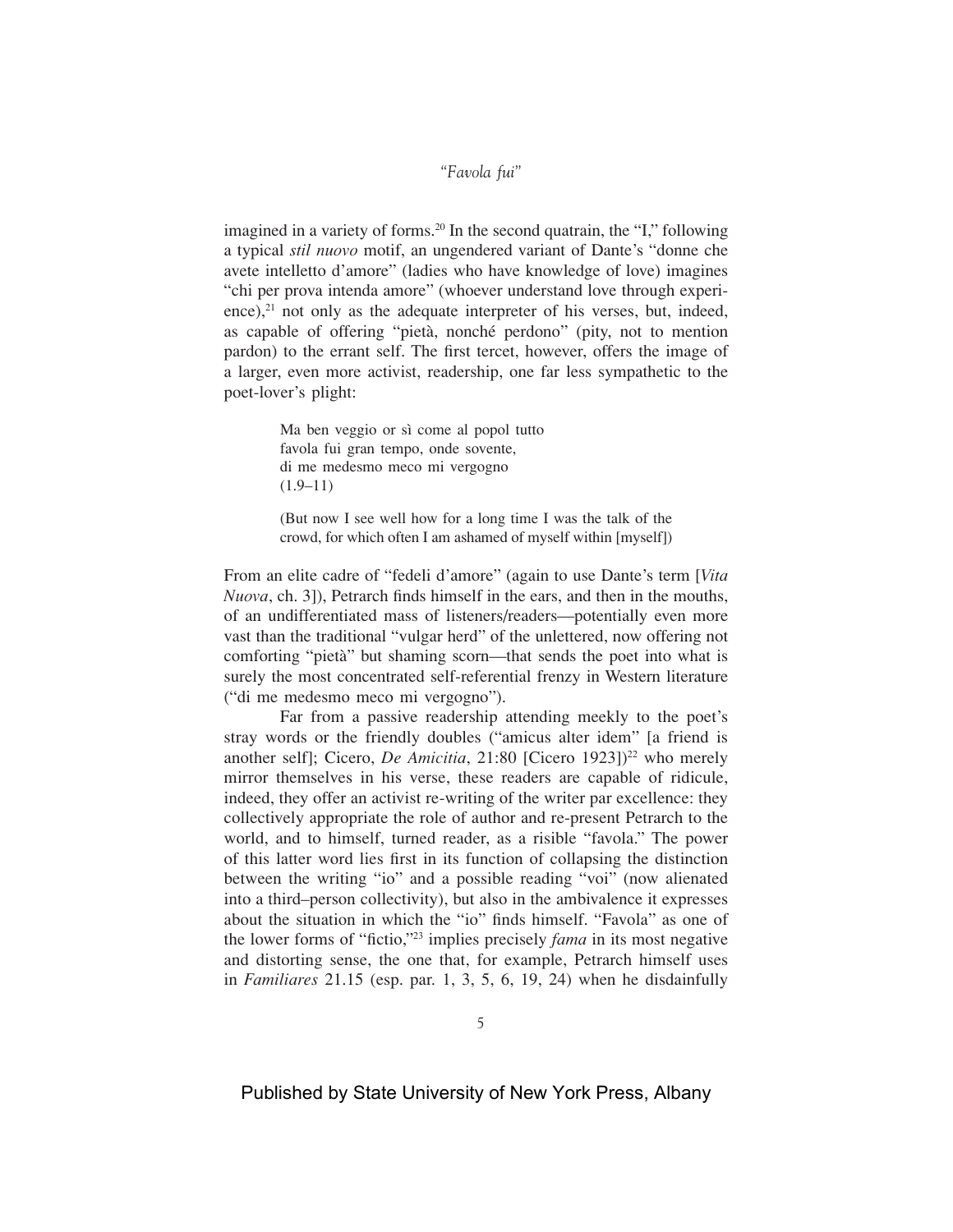implies that Dante has wasted his talents writing for a vernacular public incapable of understanding the words and ideas with which he presents them.<sup>24</sup> At the same time, clearly, "favola" here means something more like "exemplary fable,"<sup>25</sup> and the lines that follow suggest that the shame generated in the reading of himself reinscribed as "favola" of the "popol tutto" has taught him a lesson that has made him, at least in part, "altr'uom."<sup>26</sup> Indeed, so efficacious has this reading of himself being read been that his existence as *favola* is relegated to a remote and absolute past, "fui."<sup>27</sup> I will not dwell on the fact that this interaction has, in the briefest of compasses, thoroughly destabilized the "ethical poetics" through which authoritative texts offer their readers fruitful moral examples to imitate and to avoid.<sup>28</sup>

Returning then to our pending "voi," we might say that the lack of a subsequent predicate is semantically if not syntactically replaced by an exercise in hypothetical definition of readership which operates within traditional categories of late medieval lyric and at the same time effects a chiasmatic reversal: on the one hand, an opposition between the elite readership capable of identification and understanding and a mass readership given to undifferentiated mockery, on the other hand, a clear sense that the "understanding" readers have only encouraged him in the vagaries of sensual love and that the ridicule of "il popol tutto" has, in fact, revealed to him the error of his erotic and poetic ways.<sup>29</sup>

At this point, I am not quite done with my exploration of the problem of reading and writing in the first sonnet of the *Canzoniere*, but I now find it necessary, or at least desirable, to suspend interpretive operations, and return to the question of how Dante's stagings of the writer/reader dialectic might help us in understanding what is going on here and, indeed, through much of the Petrarchan *oeuvre*. What I will first suggest is that the intrication between authorship and readership that we have just seen emerging in *Canzoniere* 1 may be seen in genealogical, historical relationship with the Dantean work most frequently and easily assimilated to the *Canzoniere*, *Vita Nuova*. 30

In a fine essay from 1992, John Ahern offered a strongly suggestive interpretation of the "implied reader" or rather readers of *Vita Nuova* (Ahern 1992; see also Ahern 1990).<sup>31</sup> Ahern suggests three primary categories—the gendered-female audience of "donne che avete intelletto d'amore"; the primarily male-gendered group of philosophically sophisticated male poets (the *fedeli d'Amore*) in his immediate circle;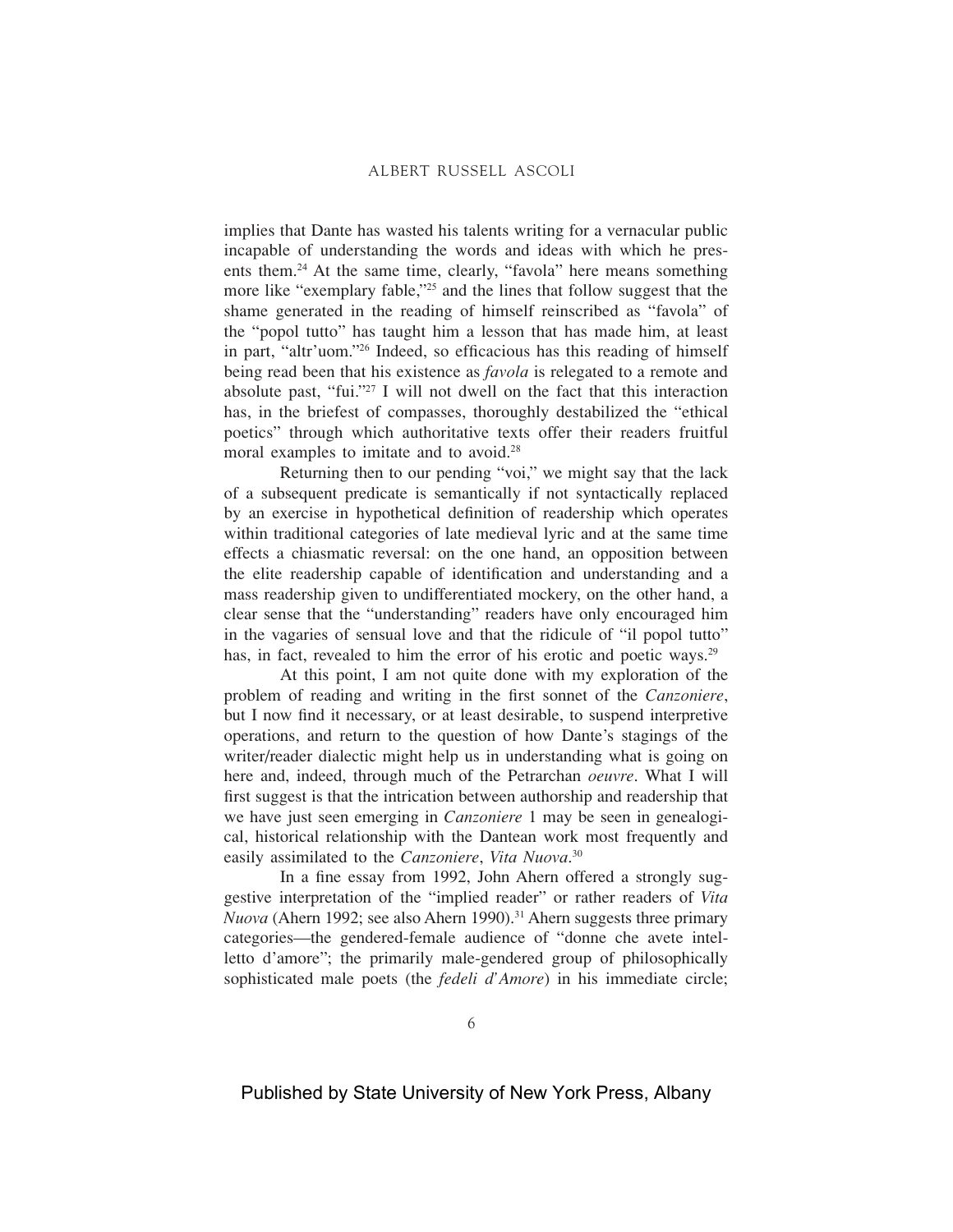and a truly new group of "peregrini," foreign pilgrims from outside the cultural ambience in which the poems of *Vita Nuova* had been written and to which most of them are apparently directed (cf. *Vita Nuova,* ch. 41). Ahern concludes by affirming that "Dante's experimental text constructs a new character, the aggressively critical reader, female or male, who exists in some temporal or spatial dimension other than that of the author" (1992: 13).

With this last point, at least with the first part of it, I agree whole-heartedly. And yet I believe it is noteworthy that Ahern bases his analysis almost exclusively on the readership overtly posited for the poems rather than for the composite of prose and poetry that is the *Vita Nuova*, and in the process all but overlooks the two principal reader figures who haunt the pages of the *libello*, namely, Dante's "primo amico," privileged interpreter, and in some very limited sense co-author Guido Cavalcanti, to whom the work is explicitly dedicated and who has helped define its linguistic parameters, $3<sup>2</sup>$  and, far more importantly, for my purposes, Dante himself.

I have already begun to suggest the importance of Dante as reader of Dante, but I can now be much more specific. *Vita Nuova* adds spectacularly to the emergent genre of the lyric collection (notably as propagated by Guittone d'Arezzo and near to Petrarch's own day, Niccolò dei Rossi), a genre whose importance for the emergence of a biographically specific author-figure has been brilliantly studied by Olivia Holmes (2000). Specifically, in its prose "ragioni" Dante's *libello* expands and makes explicit a narrative dimension that might be inferred from the lyrics by themselves,<sup>33</sup> both in terms of the erotic experience of the protagonist and in that of the formation of the book itself (we learn, for example, that there are strong principles of selection and exclusion that involve both the subject matter of the poems and the language in which they and the *libello* as a whole are written—*vulgare*, not Latin [ch. 30]). Although this narrative itself has the properties of a literary text—a story is told, a life is shown to change and develop in essential ways—it also, clearly, constitutes a reading, or rather, a palinodic exegesis and reinterpretation of poems composed earlier in terms of their psychological, intersubjective, and social contexts, and their readerly destinations, proposed and empirical.34 It is, of course, the so-called *divisioni* where the "I" of the libello appears most directly in his role as reader of his own writing,  $35$ explicitly facilitating, guiding, indeed, controlling the ways in which the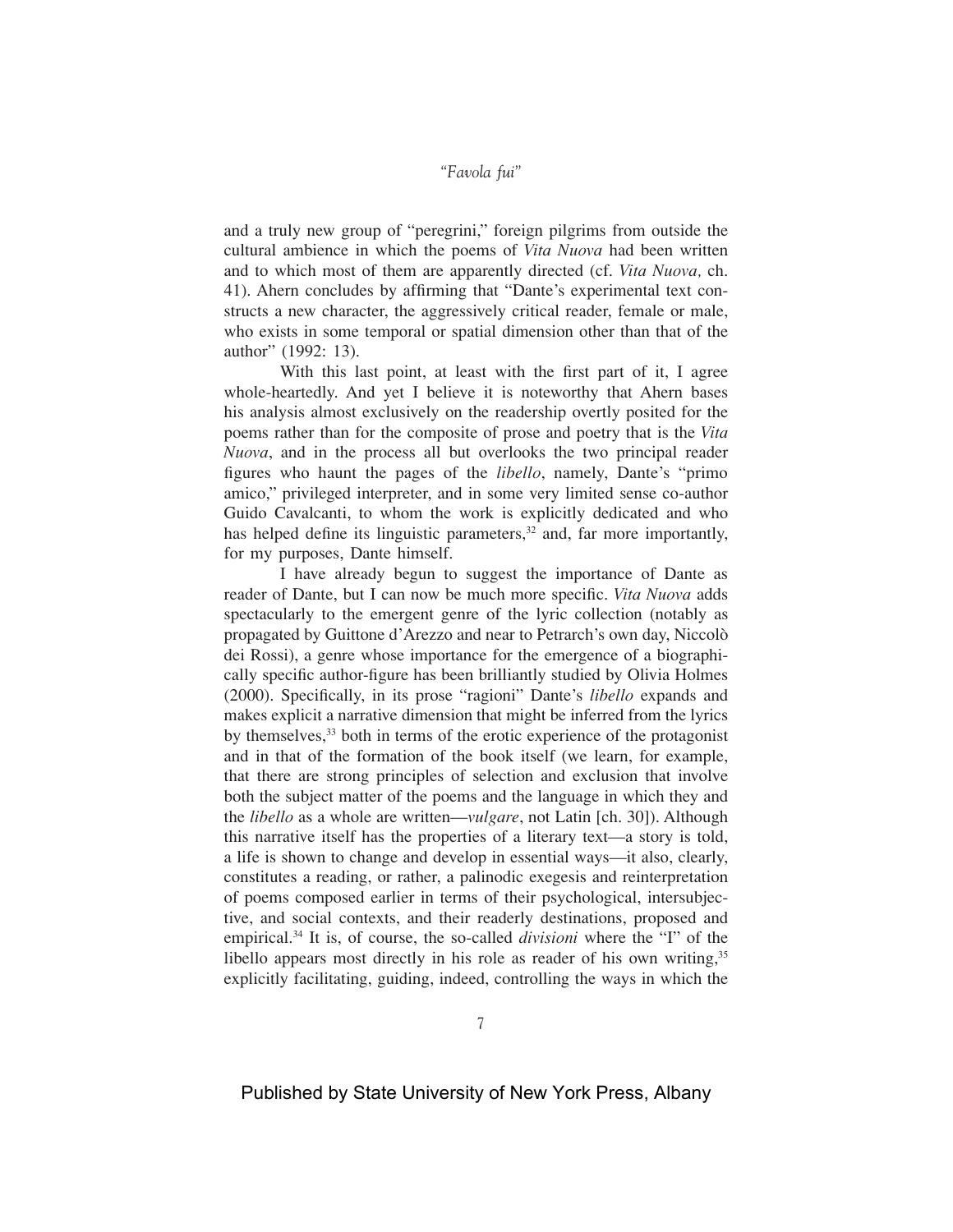various readers discussed by Ahern, and others unimagined by Dante, will experience them.<sup>36</sup>

To my knowledge, it was Domenico De Robertis who first suggested that at one point, at least, in *Vita Nuova*, Dante offers a clear rationale for the radically innovative gesture by which a writer sets out to become the privileged interpreter, reader, of his own poetic works.<sup>37</sup> In the chapter traditionally numbered 25, Dante pauses to justify his use of the trope of personification in the representation of Amore throughout the libello. His argument is that since classical *poete* (Homer, Virgil, Ovid, Horace, Lucan) use figurative language, it is equally permissible for modern "dicitori in rima," the Occitan and Italian poets who have been writing for the last hundred and fifty years, to do so.

One evident goal of the chapter, remarked Teodolinda Barolini, and many others, is to place Dante in a position comparable to the ancient *auctores*, previewing his entrance into the exclusive "poets' club" of *Inferno* 4.38 Dante does, however, posit certain differences between the ancients and the moderns, including the restriction of the latter to amorous matters (ch. 25, par. 6). Nonetheless, as I suggested at the outset of this talk, and as I have argued elsewhere (Ascoli 2008), the chapter entails elevating "moderns," whose culturally normative role is that of subservient commentators and readers, to a kind of parity with the ancients, who have a normative claim on the prestigious role of "*auctor*"—in other words, a hierarchically ordered relationship between past and present, author and reader, is potentially being effaced in chapter 25.

Even more crucially in light of issues that concern me here, the prosaic "I" makes the following specification:

> E per questo puote essere manifesto a chi dubita in alcuna parte di questo mio libello. E acciò che non ne pigli alcuna baldanza persona grossa, dico che né li poete parlavano così sanza ragione, né quelli che rìmano dèono parlare così, non avendo alcuno ragionamento in loro di quello che dicono; però che grande vergogna sarebbe a colui che rimasse cose sotto vesta di figura o di colore rettorico, e poscia, domandato, non sapesse denudare le sue parole da cotale vesta, in guisa che avessero verace intendimento. E questo mio primo amico e io ne sapemo bene di quelli che così rimano stoltamente. (25.9–10)

> (And so that no crude person may become overbold because of this, I say that the classical poets did not speak in this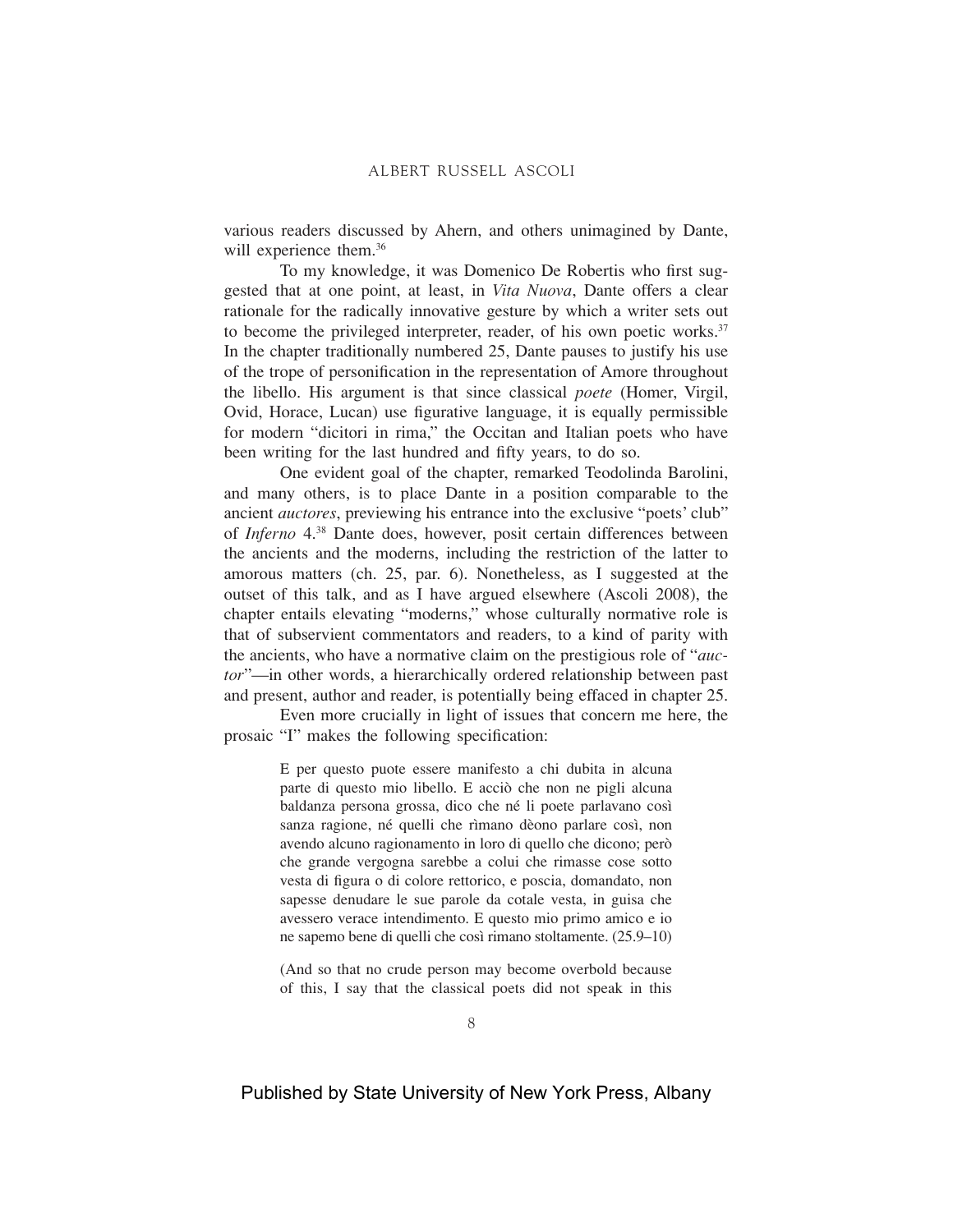way without reason, and that the vernacular rhymers should not speak thus if they cannot give a rational account of what they say. For it would be a great shame to one who, rhyming of matters under the cloak of figurative language or rhetorical colors, did not when asked know how to strip his words of said cloak so that they could be truly understood.)

This apparently straightforward injunction has momentous implications, constituting a justification of the hybrid form of *Vita Nuova* as autocommentary: Dante's prose *ragioni* and *divisioni* furnish the "reasons" that uncloak the meaning of the poetic texts. What is proposed is something like the structure of authorial intention in a modern sense—the (modern) author must prove himself to be in control of the meaning of his texts and he (Dante) does so by playing the role of the elucidating reader of those texts.

Another way of getting at the same problem is to focus on a verbal complex whose crucial importance in this work has been identified by Durling and Martinez (1990: 64–65; also Ascoli 2008: 190 and n37), namely the word-concept cluster expressed as "intendere," "intenzione," "intendimento," and so on. Though I will not prove the case in detail here, throughout *Vita Nuova* the writing "I" articulates the writer-reader relationship through this linguistic complex, in which the same word "intendimento" signifies *both* the meaning the writer aims to express through his text *and* the understanding of that text by the reader. It can further be shown, in *Vita Nuova* and perhaps even more starkly in *Convivio*, that the Dantean "I" worries incessantly about the possibility that writerly "intenzione" will not be reflected in readerly "intendimento," and that, in addition to the desire to achieve an authorial prestige like that of the classics, it is also the fear of radical misunderstanding—of misinterpretation—that justifies Dante's penchant for auto-exegesis and for self-allegorization.<sup>39</sup>

Two contrary impulses are thus at work. On the one hand, as Ahern rightly claims, Dante imagines an "aggressively critical" reader quite different than the obsequious commentator on authoritative texts that typifies (at least rhetorically) the stance of much late medieval written culture. Indeed, he imagines himself as that reader and clearly links his new claims to prestigious authorship with his ability to elucidate his own intentions, to produce the completed hermeneutic circle that leads from "intenzione" to "intendimento." On the other hand, the existence

 $\overline{Q}$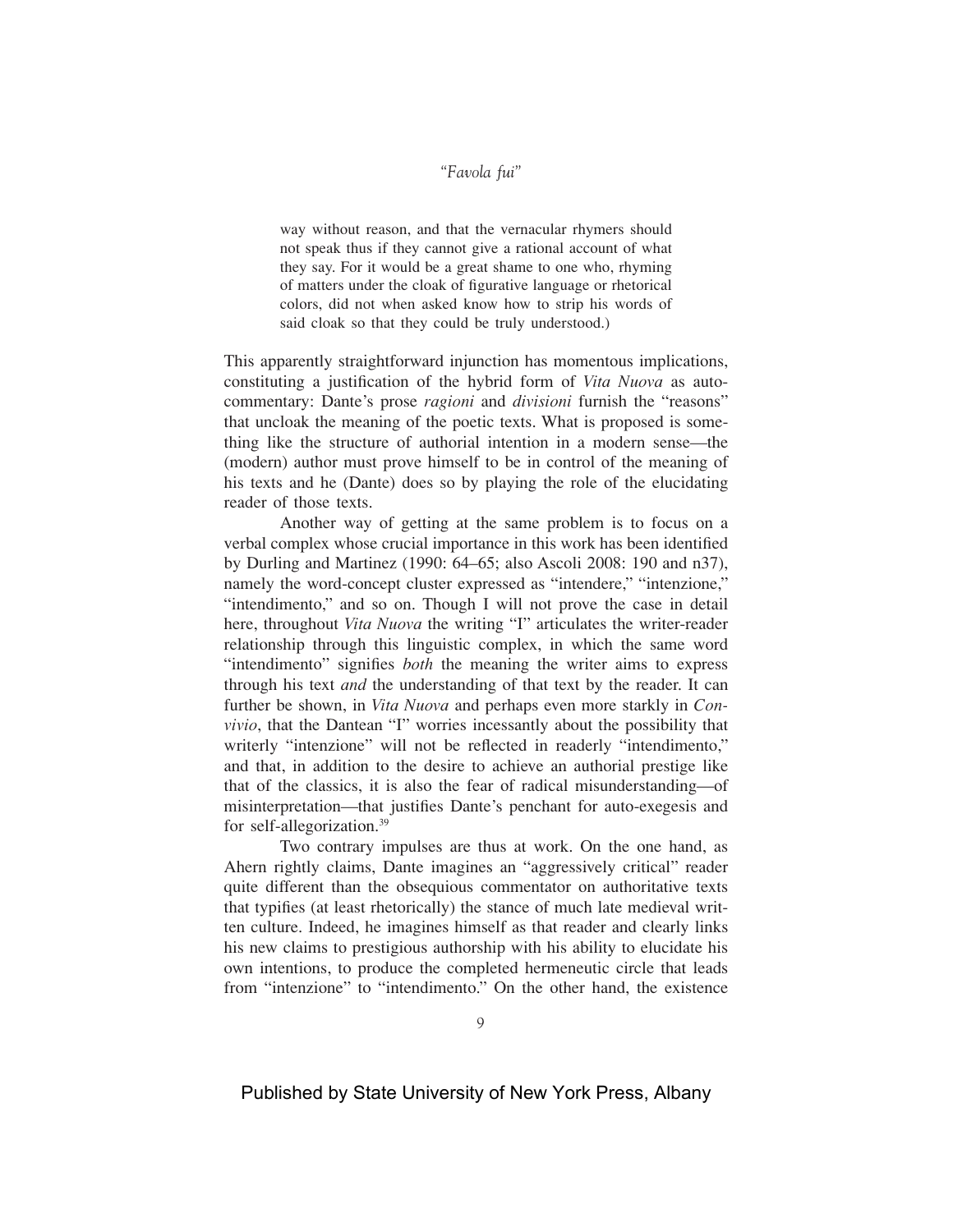of such an "active, mobile, and hostile," at least potentially hostile, reader—when that reader is someone other than the poet himself—represents an extreme threat to Dante's express desire to designate, and to control, the meaning of his own texts.

What then does this have to do with Petrarch and the *Canzoniere*? At first glance, it would appear that Petrarch has studiously eschewed imitating the author-as-reader, reader-as-author of *Vita Nuova*, precisely by removing the prose apparatus *tout court*. 40 And yet, as I have already begun to indicate in analyzing sonnet 1, far from reversing the innovative direction of Dante's author/reader dialectic, Petrarch has in fact extended and radicalized it. I will go so far as to argue that because Dante's reconfiguration of the author/reader complex takes place through forms (especially the mode of text and commentary) and in technical language that outwardly respect medieval concepts and vocabularies of reading and writing, and it has thus been correspondingly difficult to discern fully the incipient modernity of his practice. The same is by no means true of Petrarch. Indeed, I would suggest that the familiar epithets of "first modern man" and "first modern author," as well as the canny formulation that links these two in "the language of the self" may be recast in light of the author-as-reader, reader-as-author cycle defined in *Vita Nuova* and confirmed throughout the Dantean *oeuvre*. Similarly, this perspective can be used to elaborate one of Giuseppe Mazzotta's lapidary insights into the wordy "worlds of Petrarch," namely that this writer's "dialogues are metaphorical displacements of monologues, just as monologues are always dialogical" (Mazzotta 1993: 9).<sup>41</sup> In other words, I suggest, despite a drastic, widely described, shift in style, there is an evident genealogical continuity by which the concerns similar to those of *Vita Nuova* just discussed are may be discerned in the *Canzoniere* and in Petrarch's *oeuvre* more generally.

Petrarch, then, completes the bridging of the gap, temporal and hierarchical, separating reader from writer, earlier traversed by Dante. Petrarch imagines the reader-author relationship in at least two ways that Dante's work makes possible but which Dante himself does not seriously attempt. First, and most evidently, in a number of Latin works, notably the *Secretum*, *Rerum Familiarum Libri*, book 24, and the so-called "Letter to Posterity" (*Seniles* 18.1), he stages extensive, and apparently non-hierarchical, dialogues with other authors and other readers: the great classical and Christian *auctores*, in the first two cases, and his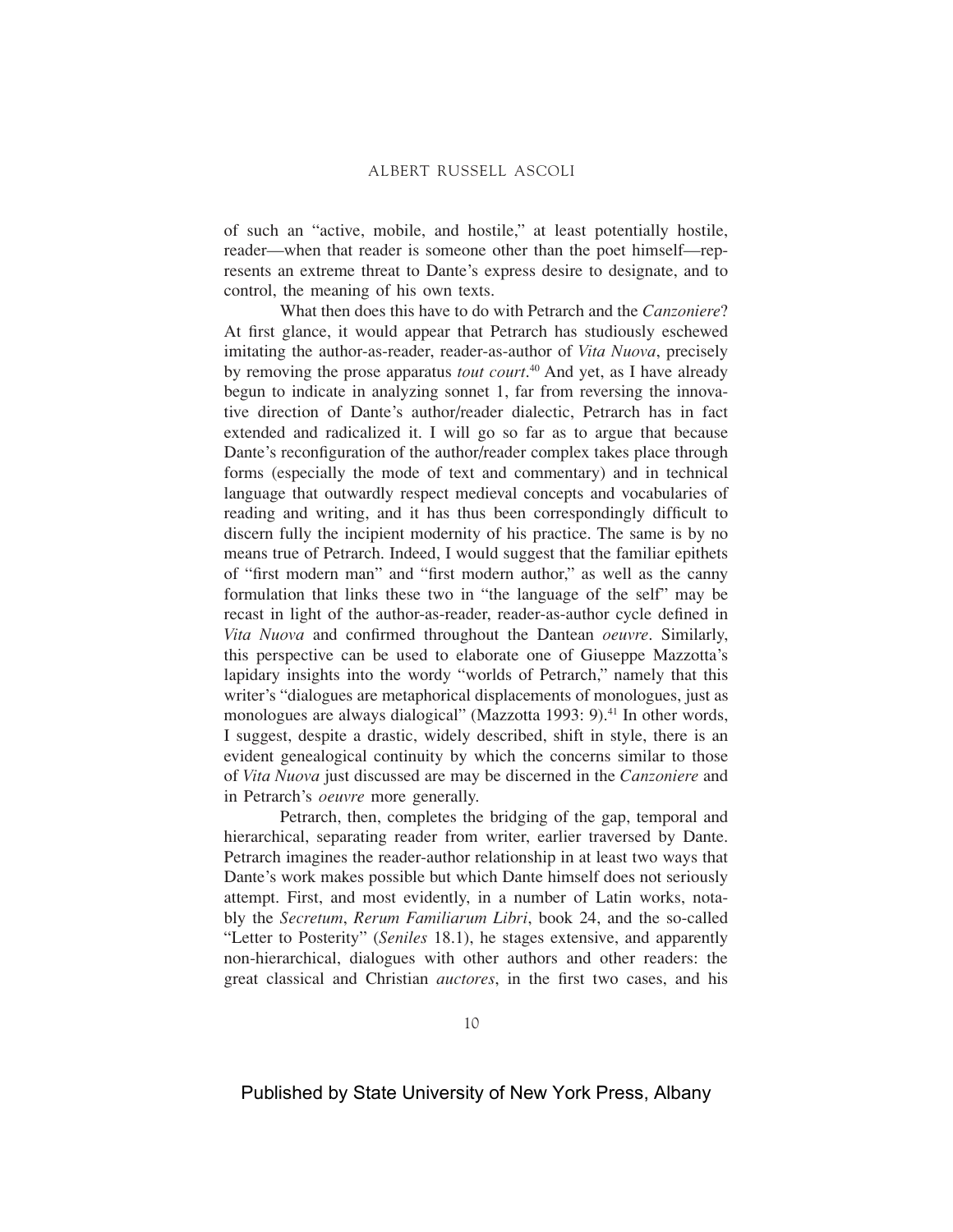own present and future readers in the third. In the second place there is the unmediated and simultaneous conflation, most easily detected in the *Canzoniere*, of his own "reading" and "writing" selves.

Let me begin with Petrarch's transformations of an even better known Dantean device for simultaneously staging and collapsing the distinction between author and reader, namely the introduction of *Virgilio* as character in the *Commedia*. As suggested earlier, while Dante-personaggio overtly defines Virgilio as "autore" and posits the deferentially hierarchical relationship suitable to ancient and modern, *auctor* and *lector*, nonetheless, he is equally and paradoxically presenting that relationship as a way of collapsing the temporal distance between the figures occupying the two roles and of elevating himself to the status of *auctor*. The Franciscus-Augustinus pairing of the *Secretum* apparently works in a way very similar to that of the Dante-Virgil duo in the *Commedia*. The resuscitated "Augustinus" retains some of the immense authority of the patristic *auctor* whose name he bears,<sup>42</sup> but here again the very textual fact of a conversation between *auctor* and *lector* tends to collapse any sharp distinction between them.<sup>43</sup> Moreover, and here Petrarch goes well beyond Dante, while he acknowledges the justice of the moral-spiritual critique that "Augustinus" offers him, "Franciscus" finally refuses to act upon it. In fact, he ends by deferring all advice in the name of fulfilling his own destiny as "*auctor*" in fieri of the epic *Africa* and of love poetry dedicated to Laura. Moreover, just as with Dante's "Virgilio," Petrarch is evidently the author of the character "Augustinus," who is also a product of Petrarch's assiduous activity as a reader, in this case of the *Confessions*, but also of the Stoic philosophers,<sup>44</sup> rather than of the *Aeneid.* In short, the author and reader opposition is "deconstructed" into a sort of Moebius strip of simultaneity and continuity, in which the only certainty is that Petrarch himself ultimately plays all of the seemingly distinct parts in the game.

Just how far Petrarch extends Dante's implicit leveling of the distance between ancient *auctores* and modern *lector*es becomes clearest in the series of letters to these same *auctores* in the twenty-fourth and final book of the *Familiares*. Here, as is very well known, Petrarch writes a series of letters to Cicero, Seneca, Virgil, et al., as if they were living persons with whom he could enter into a conversational dialogue. In this way, Petrarch obviously reverses the medieval order of things: he is now the writer, the *auctores* positioned as his readers. Even more strikingly,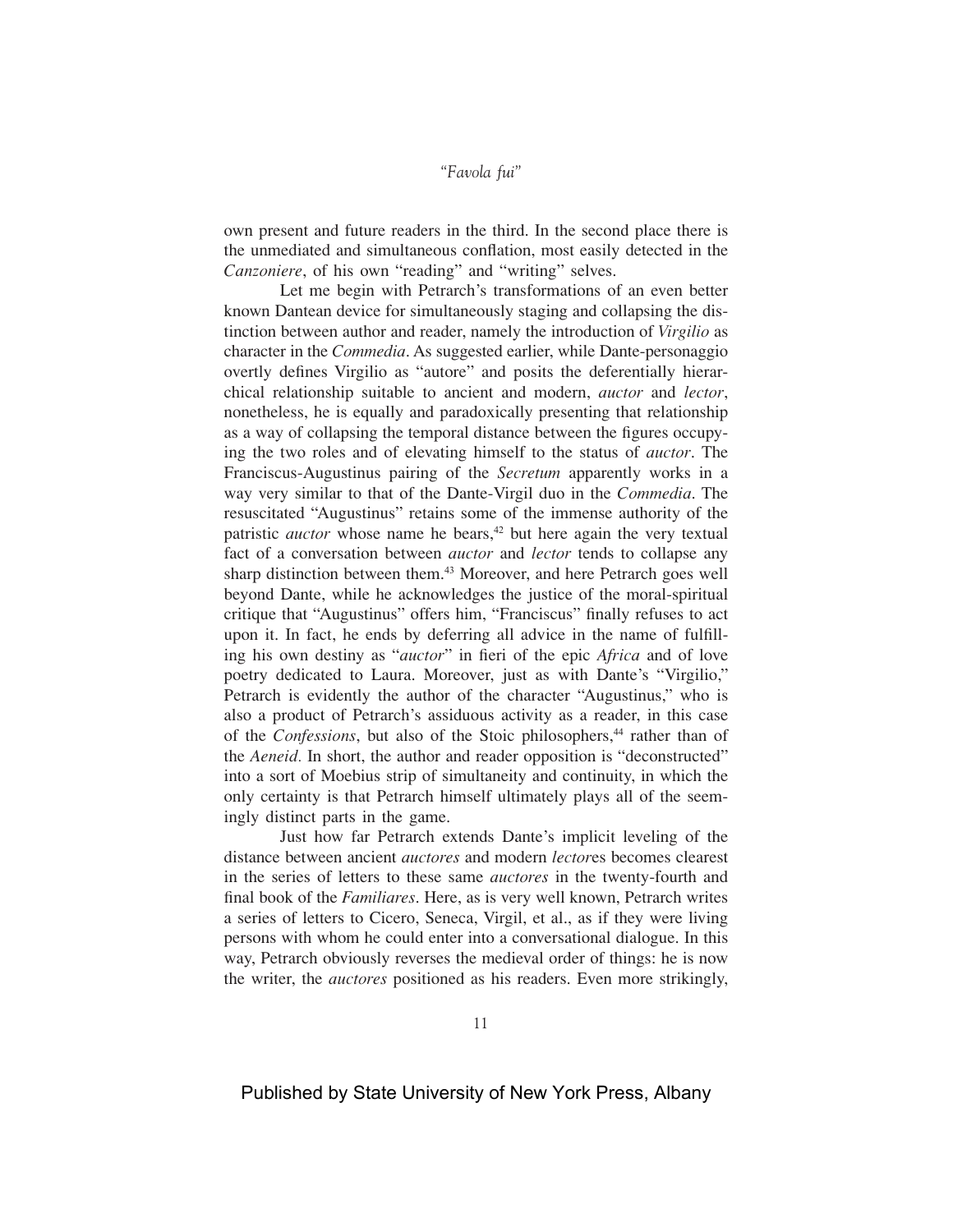the first letter to Cicero (24.3) openly criticizes the gap between the great orator's stated moral intentions and his historical actions. Again, Petrarch brings into the open an implicit feature of Dante's insistence on the reader's role in analyzing and expounding the author's intentions: he positions himself as the critical reader not only of his own intentions, but of those of the *auctores* as well. It is precisely in this role as critical reader, paradoxically, that he can assume his rightful place as a modern author who is the peer of the ancient *auctores*. 45

The flip-side of Petrarch's elevation of himself as author with respect to the ancients is the relationship of contingency and interchange he apparently posits with his own readers, present and future. This, of course, is a natural effect of his affinity for the epistolary genre,<sup>46</sup> which, as he defines it, and as its structure indicates, implies an open-ended exchange and de facto dialogue between two parties, as well as the alternation of roles of writer and reader among them.<sup>47</sup> These texts, like Dante's self-commentaries, posit two voices, but the separation of voices is to very different effect, creating, at least superficially, an equality and interchangeability between "reader" and "writer," as against the distinct hierarchy and temporal separation that reigns in Dantean "self-exegesis."

One might look, for example, at the unfinished "Letter to Posterity," in which Petrarch clearly expresses his need to find completion as an author through continued readings, and in which he both anticipates and attempts to defuse the kind of sharply critical interpretation of his own life which he gave to Cicero's. Even more strikingly, in the *Familiares*, Petrarch claims to have entered into an open dialogue with any and all of his readers. Crucial in this respect is his remarkable assertion in the very first letter of the collection that each letter he writes depicts a different "self" than all others because each is shaped to conform to the specific circumstances of writing and, especially, to the needs and temperament of the intended reader:<sup>48</sup>

> Multis itaque multumque animo et conditione distantibus scribere contigit; tam varie ut ea nunc relegens, interdum pugnantia locutus ipse michi videar. . . . Prima quidem scribentis cura est, cui scribat attendere; una enim et quid et qualiter ceterasque circumstantias intelliget. Aliter virum fortem, aliter ignavum decet alloqui; aliter iuvenem inexpertum, aliter vite muneribus functum senem. . . . Infinite sunt varietates hominum, nec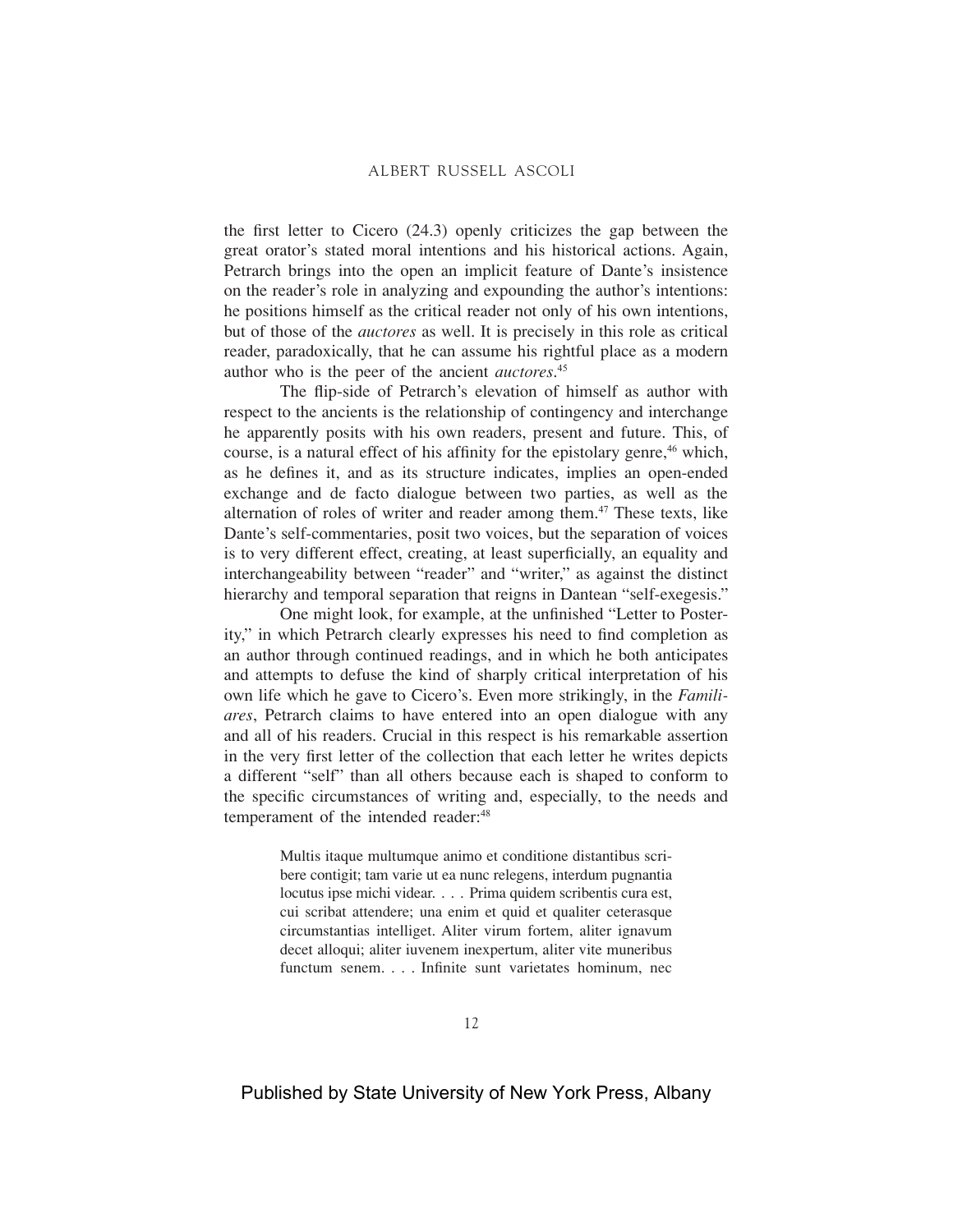maior mentium similitudo quam frontium. . . . [U]t geminus sit labor: cogitare quisnam ille sit cui scribere propositum est, qualiter ve tunc affectus, cum ea que scribere instituis lecturus est. Quibus ego difficultatibus multum a me ipso differre compulsus sum. (1.1.27–30)

( $\text{[In my letters]}, I \dots \text{ had to correspond with many (friends)}$ ) and acquaintances] who differed considerably in character and station. As a result, the letters were so different that in rereading them I seemed to be in constant contradiction. . . . Indeed, the primary concern of a writer is to consider the identity of the person to whom he is writing. Only in this way can he know what and how to write, as well as other pertinent circumstances. The strong man must be addressed in one way, the spiritless one in another, the young and inexperienced in still another.... Infinite are the differences among men nor are their minds any more alike than the shapes of their foreheads. . . . Thus writing entails a double labor: first to consider to whom you write, and then what his state of mind will be at the time he undertakes to read what you propose to write. These difficulties compelled me to be very inconsistent. . . .)

Thus, where in the letters to the ancients the modern "reader" dramatizes himself as the equal of authors, in this passage, Petrarch suggests the "decorous" disappearance of the authorial self into its readers.

Nonetheless, and at the very same time that Petrarch imagines a utopia of reversible author-reader dialogue, he also enacts, and in fact exacerbates, the agon of the modern author with his reader that we saw emerging in Dante. If, on the one hand, he posits the reader as his peer and critical interlocutor (as he, in reading the *auctores*, claims to be their peer and critical interlocutor), on the other, he goes on attempting by complex and indirect means to control the meanings of his texts, and to dominate and determine the readings given them.

This phenomenon is quite obvious in the *Secretum* and the letters to the ancients, where the presumed "interlocutors" have been dead and, a fortiori, unable to respond for a millennium and more. It is, furthermore, implicit in the thematics of a gloriously reified poetic identity that govern the "Letter to Posterity," *Secretum*, and much of the *Canzoniere*—in other words, the problematics of idolatry so elegantly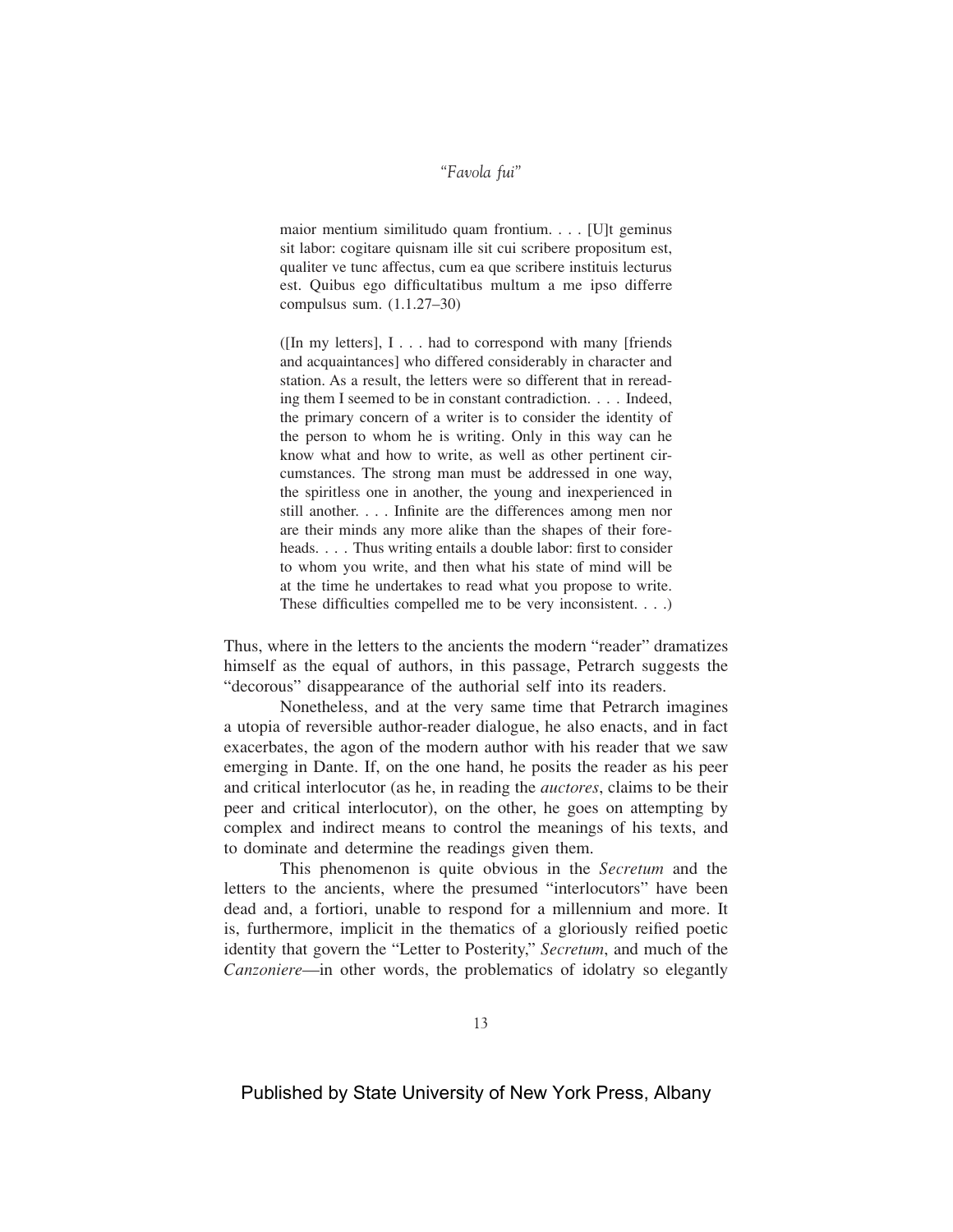developed by Durling and Freccero.<sup>49</sup> Even in the just-cited passage from the first letter of the *Familiares*, it seems obvious that even as Petrarch claims to surrender his unique authorial personality to the individual characters and circumstances of his readers, he is demonstrating the powerful intentional control which he exercises in crafting each letter to its moment and recipient, with the rhetorical aim of eliciting a precise response. In other words, in this case too, Petrarch is ventriloquizing his interlocutor's reactions—he is staging them—thus implicitly bringing the reader into his world and under his control. The supposedly distinct and autonomous reader is revealed as no more than a projection, an emanation of the author. This reading is then confirmed, as Petrarch goes on to tell the recipient of this, first, letter, that he has further controlled the process by destroying letters which did not please him and revising others to suit the new audience of the collected *Familiares*.

This, then, is what I take the underlying logic of the situation to be. When the author understands himself as reader in this way, he opens himself up to an empathetic relationship with his external readership, actual and/or imagined: he recognizes in them the power to extract and even to determine significance that he, as critical reader, also possesses. But for that very reason, he is driven in an opposite direction, that of fearing his own loss of textual control because of their evident powers, and therefore of attempting to affirm his reading as against theirs. And a primary strategy for accomplishing this is by defining and including the relationship of reader and author within the poetic text: of carrying out a preemptive and apotropaic appropriation of the reader which leaves the author, at least in his own imaginary construction, in full control of the situation.

Let us now turn back to the *Canzoniere*. In general terms, which I believe are largely in consonance with a typical, even dominant, understanding of Petrarch's lyric language, we can see this collection not as a step away from the staging of an authorial self-reading, but rather as a genealogical elaboration of the possibilities implicit in Dante's dramatic experiments. In Petrarch's *Canzoniere*, the formal opposition and separation between writing and reading selves tends to disappear. Rather, in his poetry (as so often in his prose) Petrarch reflects on and interprets himself and his work directly, without an "objectifying" structural intermediary.<sup>50</sup> And in these reflections he mirrors the unstable, temporalized state of the self he is interpreting, making clear the iden-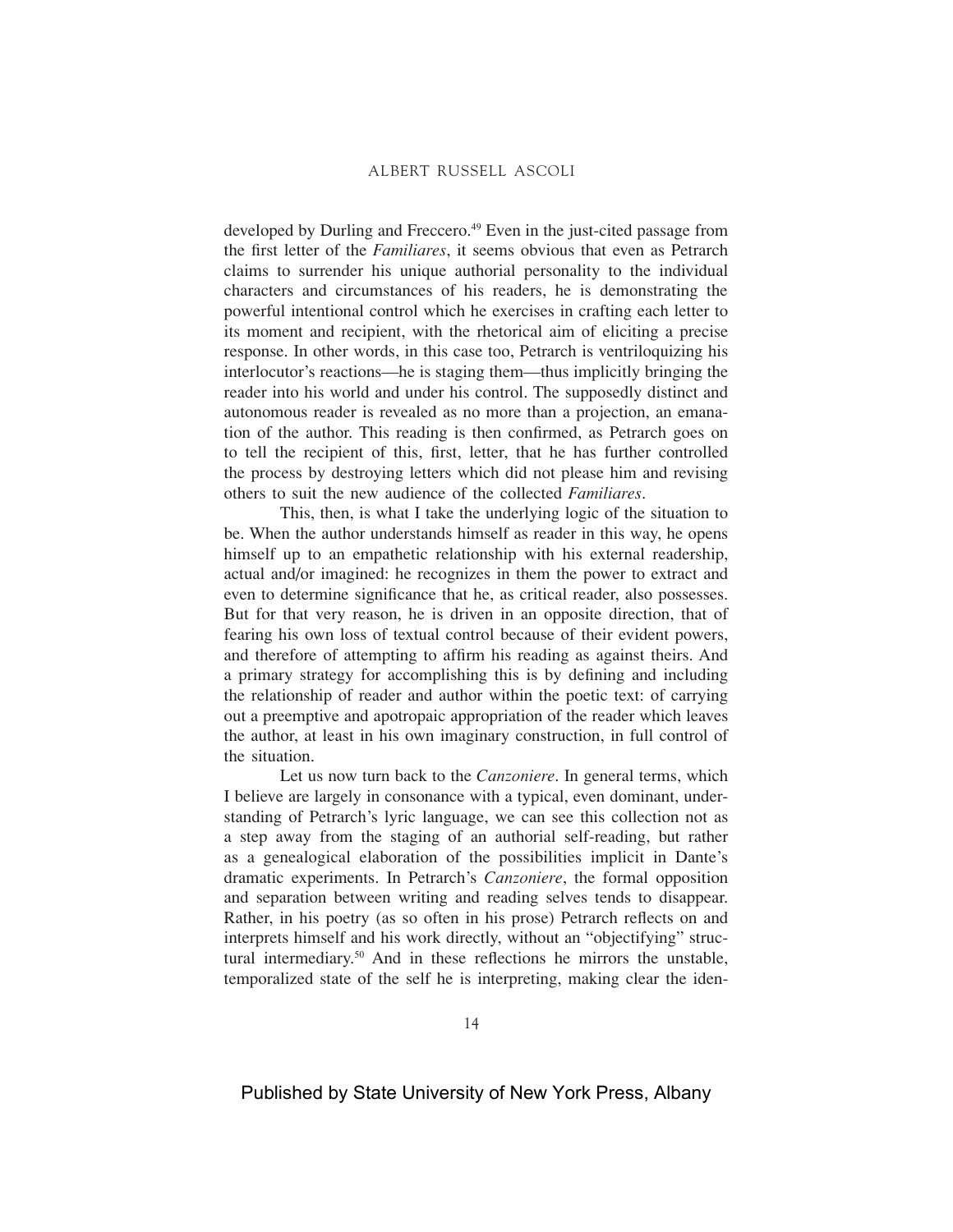tity between the two, specular aspects of his textual existence. That is, where Dante-reader comes after and explains Dante-writer, in Petrarch the "reader" is constantly present analyzing and criticizing the intentions of the "writer"—to the point where the self-reading in fact becomes the writing (and this is my take on the question of Petrarch's "language of the self"). In terms borrowed from Paul De Man, one might say that the relationship of reader to writer is at once de-historicized and radically temporalized (De Man  $1969$ ).<sup>51</sup>

What, finally, of the first sonnet? We have seen that Petrarch introduces a generalized reader ("Voi"), which at least heuristically can be re-read as the will to write and be read ("Voglio"), and which the writing "I" then projects into a range of ventriloquized readerly voices ("chi per prova intenda"; "'l popol tutto"), to which that "I" claims to have listened, thereby, paradoxically, becoming someone who is no longer understandable or interpretable by them (he is no longer the elite "subject of love"; he is no longer the risible "favola" of once upon a time).

The ultimate appearance of a figurative reader in the poem comes, symmetrically, in the very last line, and I have so far avoided touching upon it. In addition to the knowledge of his own shame and vanity, the Petrarchan writer-reader says, he has also learned that "quanto piace al mondo è breve sogno" (whatever is pleasing to the world is a brief dream). This verse is most often understood to express, for example by Santagata, the voice of the neo-Stoic sage who has left his "giovenil errore" of dispersive passion behind him.<sup>52</sup> But in light of the dynamics we have been considering, I think there is something to add. This "mondo" is, in the logic of the text, a close relative of, if not indeed an alternative name for, the "popol tutto," but also akin to that subset of more understanding readers, which in the very first line is interpellated, evoked, as "Voi ch'ascoltate" (cf. Noferi 1974a: 35–36; Cherchi 2008: 19–22). "Quanto... piace," then, includes, if it does not specifically designate, "rime sparse" written in the vulgar tongue on the subject of love—a position which, in fact, Petrarch clearly takes in his letter to Boccaccio about Dante as vernacular poet and which he also has others take for him, such as Augustinus in the *Secretum* (especially book 3). The "sogno" of line 14 thus deliberately reprises and mirrors the "suono" of line 1.<sup>53</sup>

Petrarch, we now find, escapes the various, scattered interpretations of his writings, only at the cost of implicitly dismissing the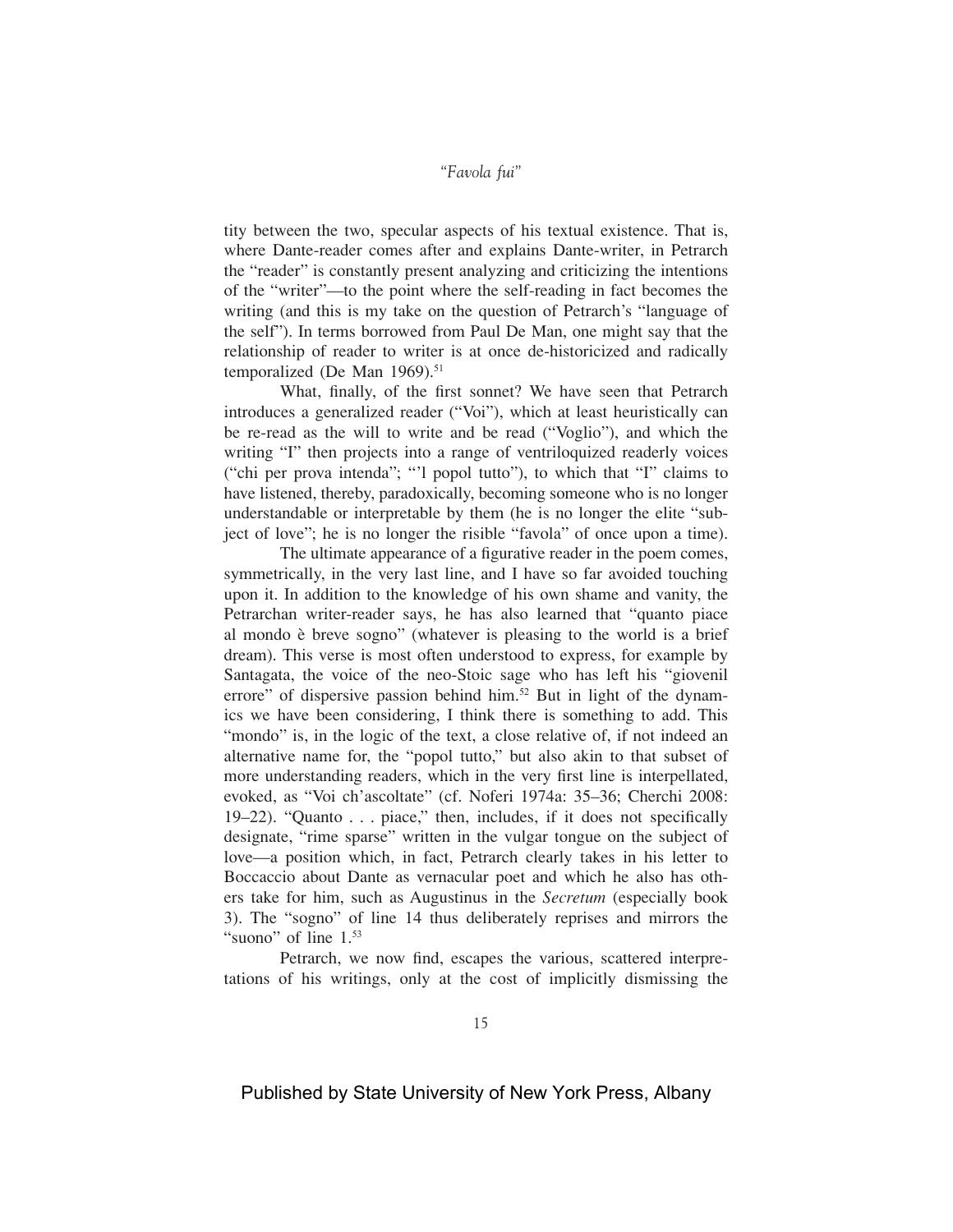*Canzoniere* itself as "breve sogno," if not as "favola." Having so carefully placed himself and his text in his readers' "hands," he turns the tables on them—dismissing their pleasures, which are also the pleasures of his text—as insignificant—but only after he has made it perfectly clear that "they" are "he," "voi," "io," and, as we who read and listen almost seven centuries latter might add, "noi."

### *Notes*

- 1. An early version of this essay was delivered at the Yale University conference entitled "Petrarch: The Power of the Word" in September 2004. Elements of the reading of the first poem of the *Canzoniere* (*Rerum Vulgarium Fragmenta*) may be found in Ascoli 2007. The interpretation of Dante's *Vita Nuova* offered here is related to that offered in Ascoli 2008, esp. ch. 4, which may be consulted for additional discussion and bibliography.
- 2. A partial list of subsequent explorations of the Dante-Petrarch relationship includes Calcaterra 1942; Billanovich 1961 and 1994; Santagata 1969; Feo 1973; Freccero 1975; Mazzotta 1978; Trovato 1979; Paparelli 1979; Vickers 1981; Martinelli 1981; Velli 1985; Tanturli 1985; Sturm-Maddux 1985: chs. 2–3; Lerner 1986; Ferroni 1998; Martinez 2003; Fenzi 2003; Cachey 2009. See also the extensive bibliography in Cachey and Baran´ski, eds. 2009: 374–402. Recent work, picking up from the seminal study of Billanovich 1949, has begun to emphasize the role of Boccaccio in mediating this relationship (cf. Ascoli 2009: 149n11 et passim).
- 3. For this use of "genealogy," see Foucault 1970. Foucault's concept is directed against a traditional history of causality in the service of unmasking the temporal unfolding of what has come to be called "bio-power." While it is undoubtedly the case that Petrarch's treatment of the author-reader dialectic can be seen as entangled in the discursive web of bio-power (for an obvious instance in its contrast between a sympathetic readerly elite and an undifferentiated "popolo," and, somewhat less obviously, in the lyric "I"s simultaneous occupation of the roles of morally weak subject to be judged and morally superior judge of that subject), I adopt it in the first instance to distinguish my presentation of the Dante-Petrarch sequence here from the many, many efforts, including my own elsewhere, to create a direct link between the two, whether this is characterized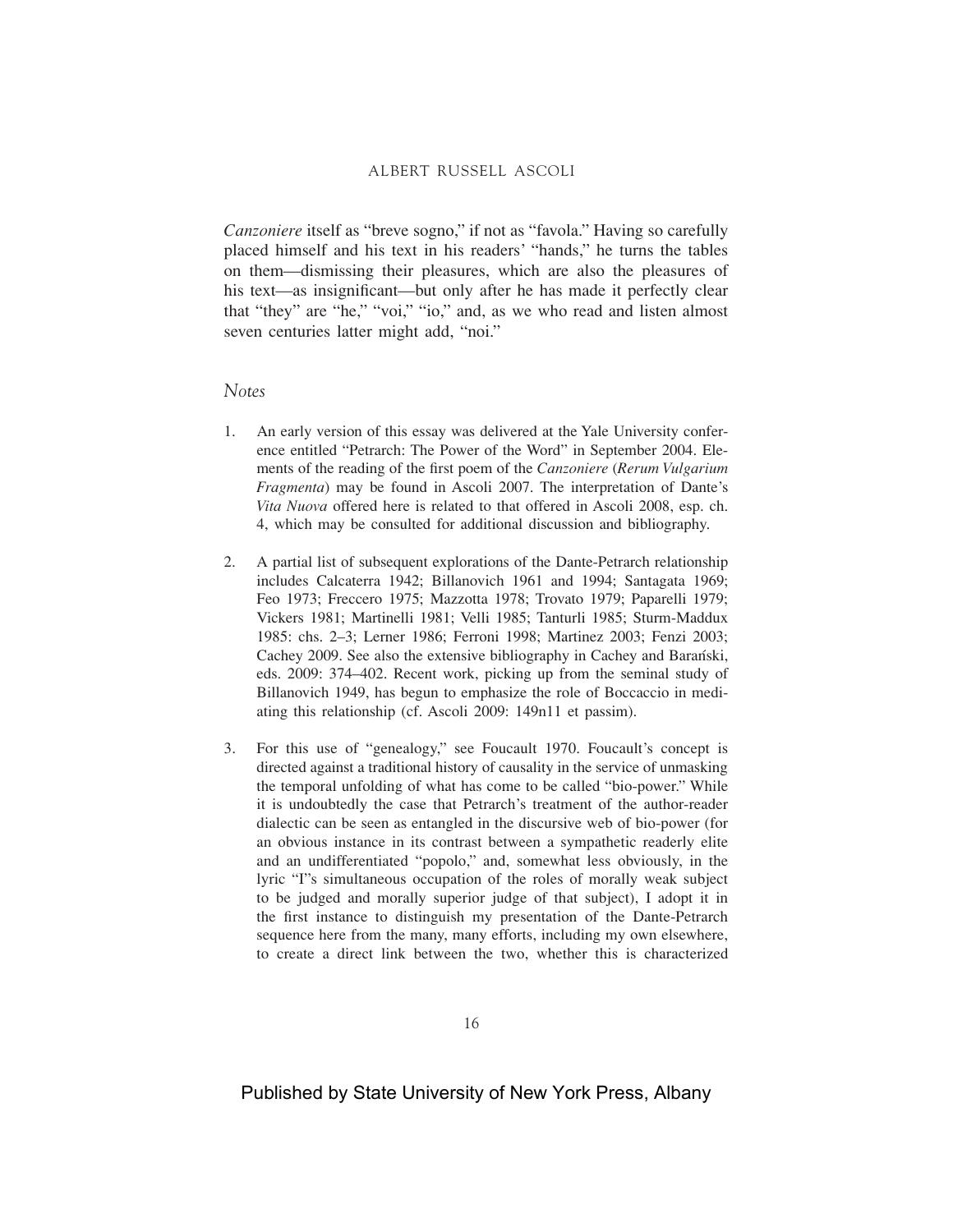as straightforward literary influence or as Bloomian agon. Such efforts inevitably reinforce a canonical, author-centered, model of literary history which belies the symptomatic value of texts such as those examined here for exploring the larger cultural entanglements of reading and writing.

- 4. A particularly inspiring recent precedent for these reflections is Brian Stock's magisterial *Ethics through Literature* (Stock 2007). For the history of medieval writers and readers see, first of all, the classic work of Armando Petrucci (1979; 1995). For practices of reading in the late medieval period, see Allen 1982; Copeland 1991; Lerer 1993; Dagenais 1994; Amtower 2000. For Dante and reading, in addition to the classic studies of Auerbach 1954 and Spitzer 1955, see Noakes 1988: esp. 38–80 and Ascoli 2008, esp. ch. 4. For Petrarch and reading, see Kahn 1985; Robbins 1985; Struever 1992; Caratozzolo and Güntert 2000; Stock 2001, 2003, 2007; Stierle 2003. For an overview of my understanding of the author-reader dialectic in the late middle ages and early modern eras, see Ascoli 2007. Although I would not claim a direct theoretical filiation, my approach certainly has affinities for and debts to what used to be called "reader response" criticism (see, e.g., Suleiman and Crossman eds. 1980; Jauss 1982).
- 5. Jakobson 1960. See also Abrams 1953 and my comments on the comparability of the two communicative schemes in Ascoli 1987: 29–30n54.
- 6. Given the pervasiveness of the motif of Petrarch's modernity, I will only cite a few symptomatic critics: Blumenberg 1966; Tripet 1967; Freccero 1975; Dotti 1978 and 2001; Greene 1982a and b; Stock 2001: esp. 85; Stierle 2003. Cf. Mazzotta 1993; Ascoli 1991.
- 7. On the transformation of medieval authorship in the  $13<sup>th</sup>$  and  $14<sup>th</sup>$  centuries, see first of all Minnis 1984.
- 8. Among the most notable advocates of Dante as "scriba Dei" are Nardi 1942; Singleton 1954 and 1958; Sarolli 1963; Hollander 1976; Battaglia-Ricci 1983 and 1988; Barolini 1992; Hawkins 1999. See also my discussion of these issues in Ascoli 2008, esp. ch. 7.
- 9. For extensive discussion of Dante and self-commentary with bibliography, see Ascoli 2008, chapter 4.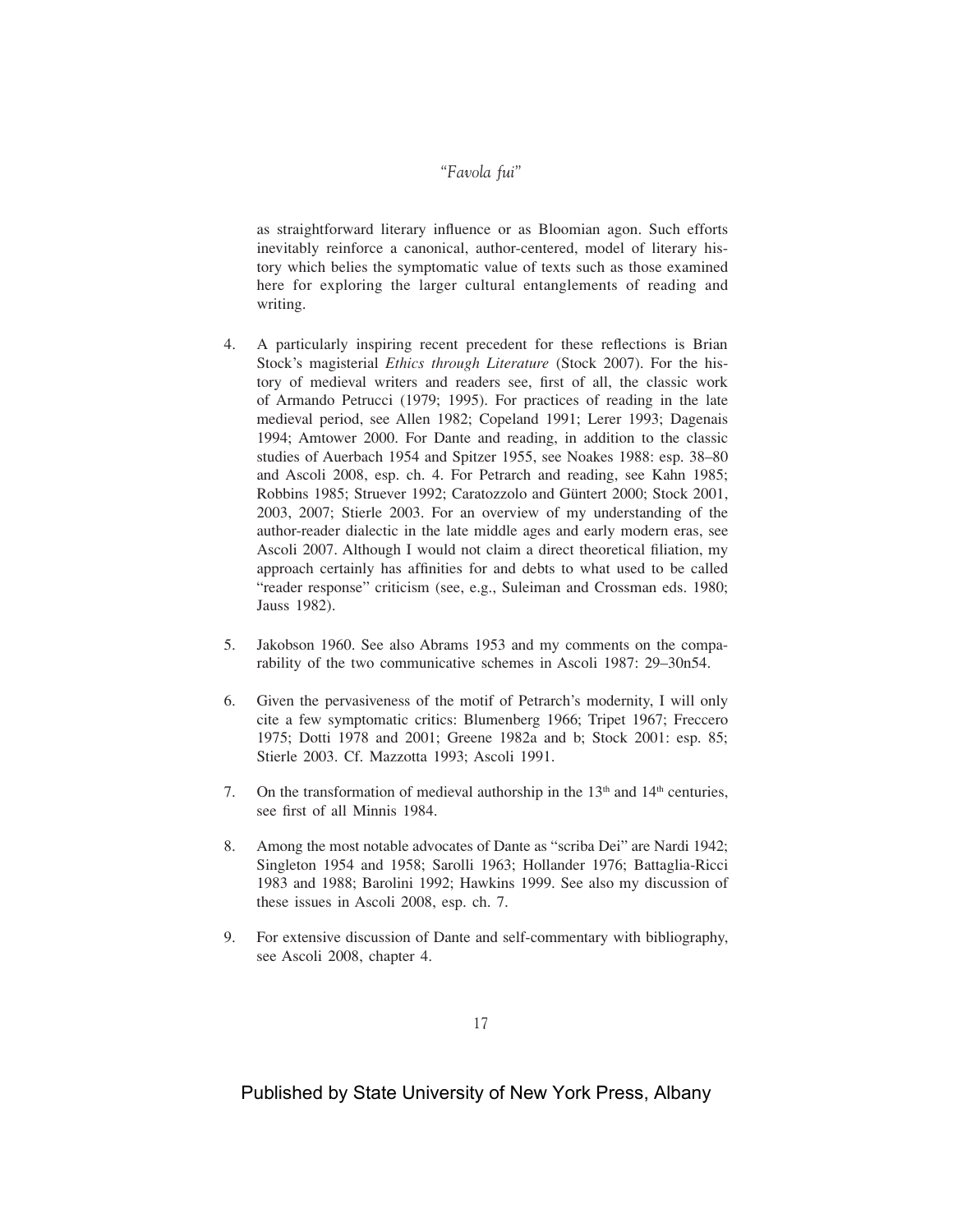#### ALBERT RUSSELL ASCOLI

- 10. For discussion of the authenticity debate with bibliography, see Ascoli 1997, 2000, and 2003, as well as Baran´ski 1994, 2005a, 2005b. The findings of Azzetta 2003 seem to some to have settled the question in favor of authenticity, but see the provocative return to the inauthenticity thesis by Ginzburg 2008 and Casadei 2009.
- 11. On this topic see the discussions with extensive bibliography in Ascoli 2008, ch. 1, sec. 2 and ch. 7, sec. 2.
- 12. The *locus classicus* for this idea, of course, is Contini 1964*.*
- 13. At least not in the same programmatically definitional way as Dante. No doubt, however, that his laureation, the prophecy of himself as poet he puts in the mouth of Ennius in the *Africa*, his frequent recourse to Cicero's *Pro Archia* in affirming the special mission of the poet (e.g. *Familiares* 13.6), his defense of poetry in *Contra Medicum*, and so on should be seen in this light.
- 14. Though it is properly titled *Rerum Vulgarium Fragmenta*, I will nonetheless, exercising readerly prerogative, refer to Petrarch's text hereafter as the *Canzoniere*. Citations are to Petrarch 2004. Translations are by Robert Durling (Petrarch 1976) with one emendation in brackets.
- 15. Symptomatic is the recent special issue of *Critica del Testo* entitled "L'io lirico: Francesco Petrarca" (Desideri et aliae 2003). Notable discussions of the Petrarchan vernacular "io" include Noferi 1974b and 2001; Freccero 1975; Mazzotta 1978; Santagata 1979: esp. 151–53.
- 16. Noferi 1974a: 25 quoted by Santagata 2004: 7. Noferi (24–25) for her part attributes the idea to Castelvetro. Efforts like Santagata's or Rico's (1988) or Hainsworth's (1988: 107), or Martinez's (2003: esp. 1–2) to make the invocation of "Voi ch'ascoltate" the extension of proemial commonplaces traceable to the Bible, to the classics, and/or to such "moderns" as Dante and Cavalcanti are edifying, but do not account for the wholesale transformation of the motif, whose originality, and perversity, is clearly marked by the fact that the first non-subordinate verb in the poem appears only in line 8, and has as its subject not "voi" but "io" (see also note 17). Güntert's attempt to explain the oddity of the first eight verses as "un'interruzione *logica* compensata dalla continuità *emotiva*" is still less convincing (2000: 12).